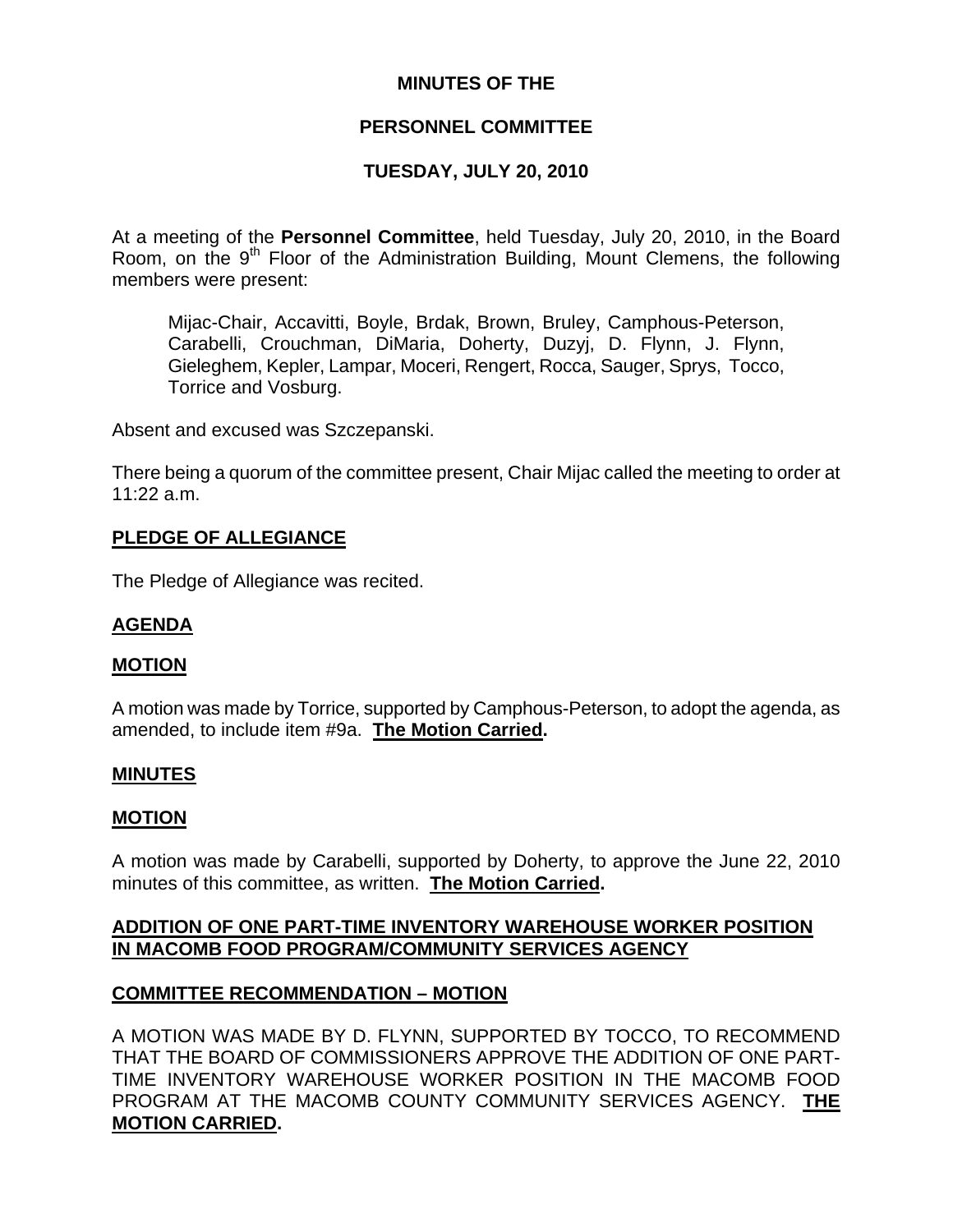# **ADDITION OF 20 PART-TIME ADVOCATE POSITIONS IN HEAD START PROGRAM/COMMUNITY SERVICES AGENCY**

## **COMMITTEE RECOMMENDATION – MOTION**

A MOTION WAS MADE BY DOHERTY, SUPPORTED BY J. FLYNN, TO RECOMMEND THAT THE BOARD OF COMMISSIONERS APPROVE THE ADDITION OF 20 PART-TIME ADVOCATE POSITIONS IN THE HEAD START PROGRAM AT THE MACOMB COUNTY COMMUNITY SERVICES AGENCY. **THE MOTION CARRIED.** 

# **CREATION OF ONE NEW BUDGETED POSITION TITLED QUALITY ASSURANCE TECHNICIAN/COMMUNITY SERVICES AGENCY**

Doug Fouty requested that the second paragraph of his correspondence be amended to read: the proposed salary for this position is in non-union pay grade 11 and the remainder would be deleted.

# **COMMITTEE RECOMMENDATION – MOTION**

A MOTION WAS MADE BY DOHERTY, SUPPORTED BY KEPLER, TO RECOMMEND THAT THE BOARD OF COMMISSIONERS APPROVE THE CREATION OF ONE NEW BUDGETED POSITION ENTITLED QUALITY ASSURANCE TECHNICIAN IN THE MACOMB COUNTY COMMUNITY SERVICES AGENCY; FURTHER, TO AMEND THE SECOND PARAGRAPH OF THE JULY 13, 2010 CORRESPONDENCE FROM THE PROGRAM DIRECTOR-PERSONNEL SERVICES TO READ: THE PROPOSED SALARY FOR THIS POSITION IS IN NON-UNION PAY GRADE 11. **THE MOTION CARRIED.** 

# **EXECUTIVE SESSION TO DISCUSS LABOR NEGOTIATIONS**

## **MOTION**

A motion was made by Duzyj, supported by Boyle, to enter into Executive Session for the purpose of discussing labor negotiations. **The Motion Carried.** 

In accordance with the motion, committee entered Executive Session at 11:27 a.m., with it concluding at 11:40 a.m.

# **RATIFICATION OF BALANCE OF THREE-YEAR LABOR AGREEMENT WITH UNITED AUTO WORKERS, LOCAL 412-UNIT 95 (CORPORATION COUNSEL)**

## **COMMITTEE RECOMMENDATION – MOTION**

A MOTION WAS MADE BY CAMPHOUS-PETERSON, SUPPORTED BY ACCAVITTI, TO RECOMMEND THAT THE BOARD OF COMMISSIONERS APPROVE RATIFICATION OF THE BALANCE OF THE THREE-YEAR LABOR AGREEMENT WITH THE UNITED AUTO WORKERS, LOCAL 412-UNIT 95 (CORPORATION COUNSEL) FROM MARCH 17, 2008 TO DECEMBER 31, 2010. **THE MOTION CARRIED WITH BROWN AND CARABELLI VOTING "NO."**